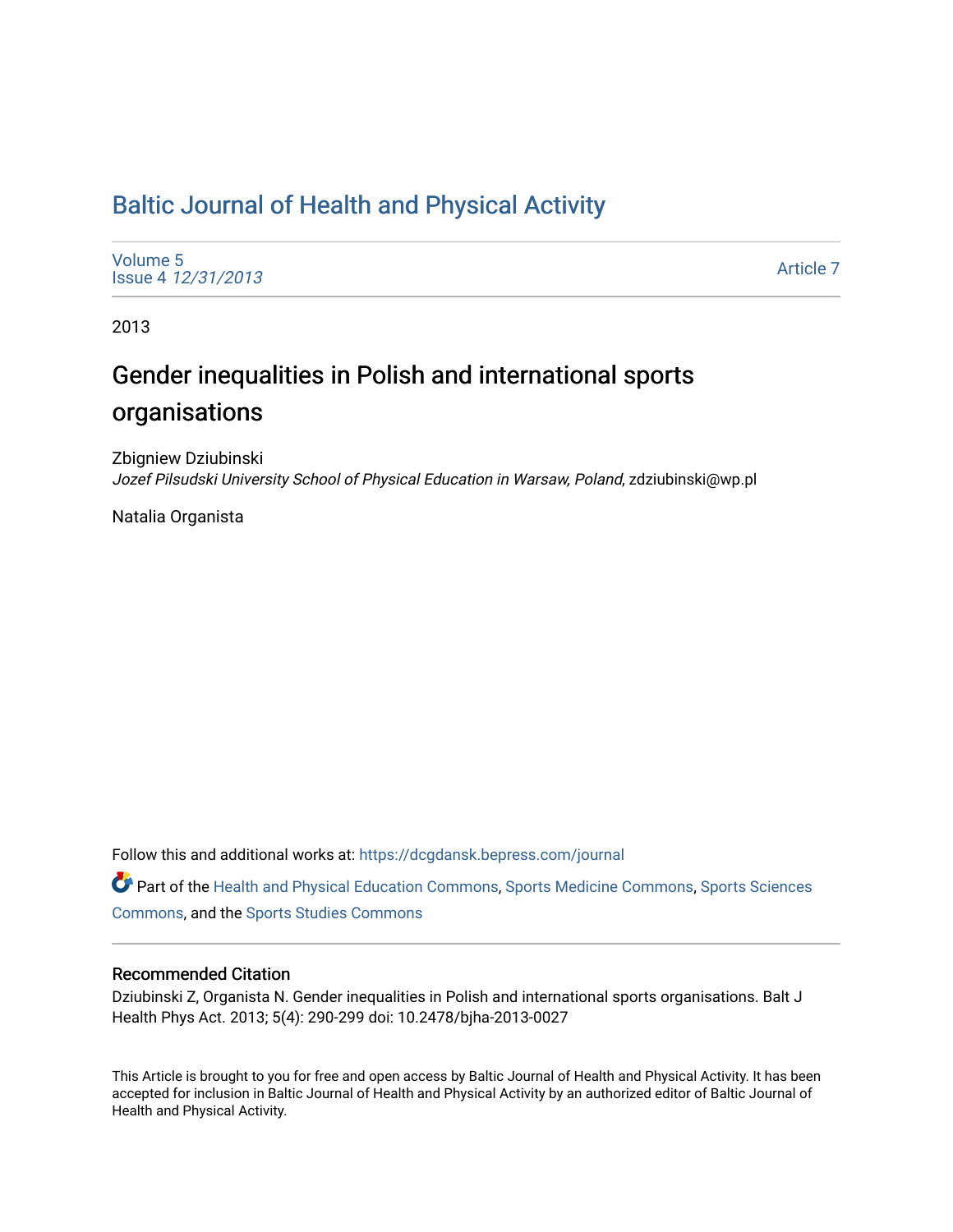

DOI: 10.2478/bjha-2013-0027

|                                                                                                                                                                   | <b>Gender inequalities in Polish and international</b><br>sports organisations                                                                                                                                                                                                                                                                                                                                                                                                                                                                            |  |  |  |  |
|-------------------------------------------------------------------------------------------------------------------------------------------------------------------|-----------------------------------------------------------------------------------------------------------------------------------------------------------------------------------------------------------------------------------------------------------------------------------------------------------------------------------------------------------------------------------------------------------------------------------------------------------------------------------------------------------------------------------------------------------|--|--|--|--|
| Authors' Contribution:<br>A - Study Design<br>B - Data Collection                                                                                                 | Zbigniew Dziubinski ABCDF, Natalia Organista ABCDF                                                                                                                                                                                                                                                                                                                                                                                                                                                                                                        |  |  |  |  |
| C - Statistical Analysis<br>D - Data Interpretation<br>E - Manuscript Preparation<br>F - Literature Search<br>G - Funds Collection                                | Jozef Pilsudski University School of Physical Education in Warsaw, Poland                                                                                                                                                                                                                                                                                                                                                                                                                                                                                 |  |  |  |  |
|                                                                                                                                                                   | Key words: gender, sports organisations, gender discrimination.                                                                                                                                                                                                                                                                                                                                                                                                                                                                                           |  |  |  |  |
|                                                                                                                                                                   | <b>Abstract</b>                                                                                                                                                                                                                                                                                                                                                                                                                                                                                                                                           |  |  |  |  |
| <b>Background:</b>                                                                                                                                                | The aim of this article is to check whether gender inequalities occur in Polish sports<br>organisations and what the scale of those inequalities is in comparison to interna-<br>tional organisations. Other aims relate to verification whether there exists a policy to<br>align these inequalities: provisions prohibiting discrimination due to gender, rules and<br>regulations providing women with a specified number of seats in the crucial positions<br>of the organisation and activity of women's sports committees.                          |  |  |  |  |
| <b>Material/Methods:</b>                                                                                                                                          | The study used methods characteristic of sociology, especially methods of examining<br>official documents: on the one hand, information generated by other empirical data<br>from official documents of the organisation; on the other hand, the content analysis of<br>official documents of the organisation. The sample consists of six Polish and six in-<br>ternational sports organisations.                                                                                                                                                        |  |  |  |  |
|                                                                                                                                                                   | <b>Results:</b> The results of research showed that in Polish sports organisations fewer women work<br>than in international organisations; there are also fewer women in committees and<br>fewer women committees (if they have been established). The content analysis of<br>official documents indicates that international organisations place more pressure on<br>preventing discrimination by using appropriate provisions in the statutes, reserving<br>places for women in committees or paying attention to the language used in docu-<br>ments. |  |  |  |  |
| <b>Conclusions:</b>                                                                                                                                               | The findings revealed that Polish sports organisations do not implement the strategy<br>to reduce the degree of discrimination due to gender. They remain blind to issues<br>connected with gender and its influence on the functioning of women in sport and in<br>sports organisations.                                                                                                                                                                                                                                                                 |  |  |  |  |
| Word count: 4,733<br>Tables: 2<br>Figures: 0<br>References: 20                                                                                                    | Received: October 2013<br>Accepted: December 2013<br>Published: December 2013                                                                                                                                                                                                                                                                                                                                                                                                                                                                             |  |  |  |  |
| Corresponding author:<br>Prof. dr hab. Zbigniew Dziubiński<br>00-968 Warszawa, ul. Marymoncka 34<br>Phone: +4822 834 22 18, ext. 571<br>E-mail: zdziubinski@wp.pl | Jozef Pilsudski University School of Physical Education, Chair of Social Science                                                                                                                                                                                                                                                                                                                                                                                                                                                                          |  |  |  |  |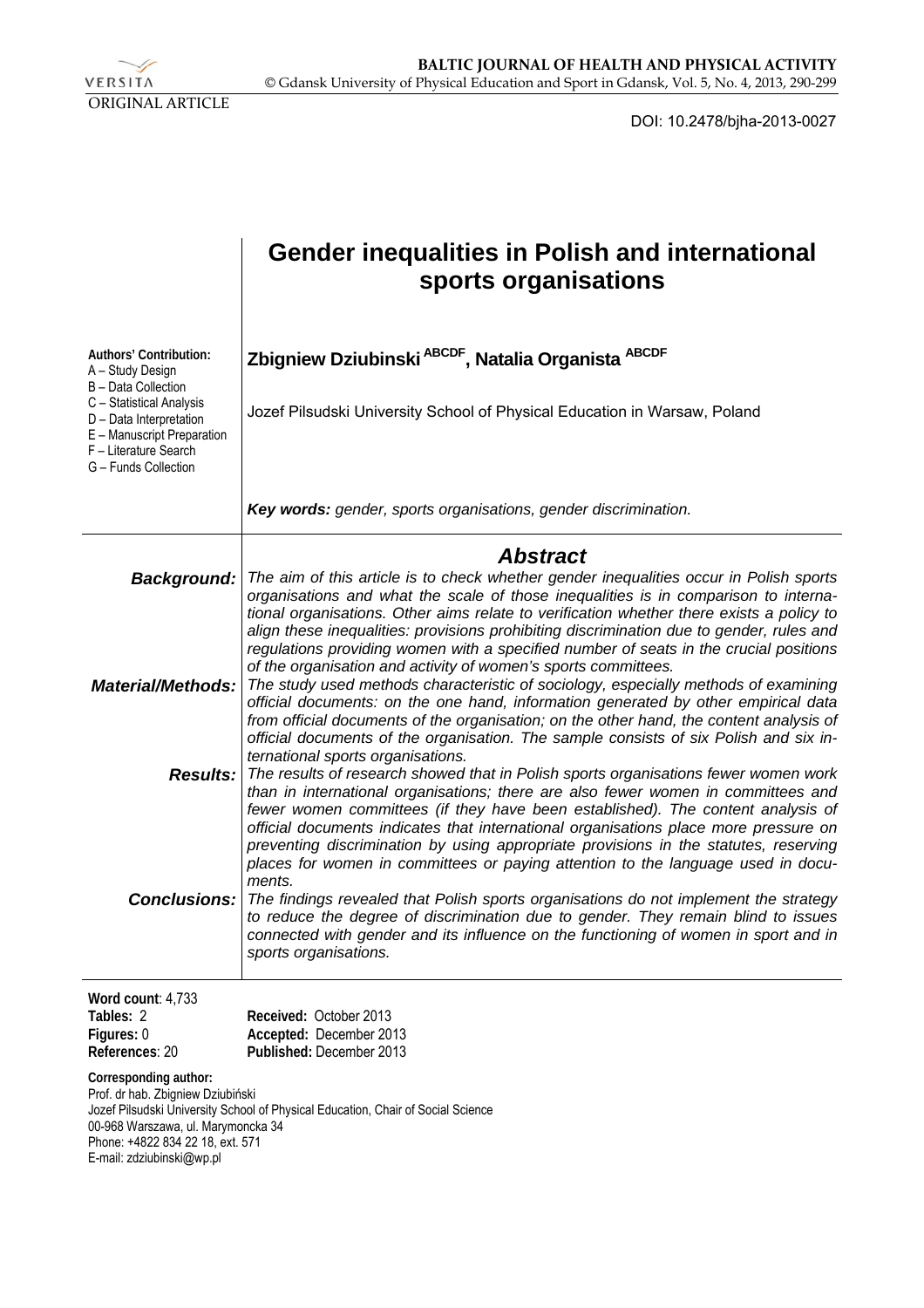#### **Introduction**

More than forty years have passed since the time when gender became an important conceptual tool in sports. However, this has not changed the fact that sport remains an institution reproducing hegemonic masculinity [1]. It is organised around male values and it is cut to men's needs. Gender hierarchy occurring in sport is not only a reflection of the situation in the whole society, but it also reinforces and perpetuates the gender order. There is still a conviction that sport is the legitimacy of sex differences, and not the socially constructed relation between sexes. We look at sport not through the prism of hierarchy between sexes, which it plays. It is believed that the maintenance of the category of masculinity and femininity, like in the society, it is main goal of sport [2].

Due to the importance of physicality in sport, discrimination and sexism seem to be perfectly neutralised, and what follows, invisible [3]. The category of gender allows us to understand assumptions concerning sport of women and men and their expected behaviours, attitudes, etc. Similarly, managing sport organisations has nothing in common with biology, and only with social expectations regarding the given gender and its accepted behaviours [4].

Although analyses using gender in sport have already been conducted for a long time, this problem still remains significant and awaits results of scientific inquiries. One of these issues is certainly the matter of gender inequality in collegiate bodies of sports organisations. The second one is the legislation of sports organisations concerning the matter of equal treatment of women and men.

J. Acker indicates that organisations are never gender neutral. They are an important place of locating and reproducing the masculine dominance. "Masculinity" of the organisation is hidden by the concept of the "universal employee", disembodied and without gender [5].

Organisations are undoubtedly gendered. Patterns of behaviours in organisations, the meaning given to work, the common-sense beliefs on the well performed work, control and exploitation of employees, have a gender character. Corporality and sexuality are undoubtedly important parts in controlling work in organisations. According to Acker, the concept of both work and the hierarchy is abstract and torn away from "real" workers. Such a hypothetical worker does not exist. The concept of the disembodied worker, without other obligations and goals than work, is closer to a man, according to the stereotypes "naturally" better predisposed to work, requiring responsibility and important obligations. The described concept of the worker marginalizes women and promotes the values and behaviours characteristic of the concept of masculinity perpetuated in the society.

Rao, Stuart and Kelleher also pay attention to the fact that organisations, as a fundamental form of professional life, not only produce inequalities, but they bring them and strengthen them in other areas of life [6]. They call for changes in deep structures of organisations, without which we cannot talk about the character of organization set for gender equality. According to the authors, the following mechanisms are responsible: valuing heroic individualism, the split between work and family, exclusionary power and monocultures of instrumentality. Shaw and Frisby, accepting the above agreements, call for adding the assumptions of poststructural feminism, and mainly the constant care for the attention to diversity of attitudes and values, which is guaranteed by people from beyond the cultural circle of the Western Europe and the United States [7].

The research shows that despite the growing equality awareness and the gradual growth of the number of working women in sports organisations, efforts to implement changes encounter resistance. Berit Skirstad draws attention to the necessity of convincing men with a strong position in the boards, to their arguments. Building alliances with men, who have real power in organisations, allows the introduction of matters to the order and their proper presentation [8].

Other problems concern the conviction about the "natural" predisposition of men to undertake final decisions in organisations, which limits the influence and, as a consequence, the engagement of women not being able to "break through" with their conclusions [9]. The alleged better predispositions of men to exercise power in organisations results from stereotypes concerning masculinity and femininity. It is believed that women's engagement in work at home makes them unable to devote as much time and energy to work in sports organisations as it would be necessary. At the same time, it is assumed that men do not have so numerous and responsible house duties. This assumption, referring to the category of masculinity and femininity, is the cause of the particular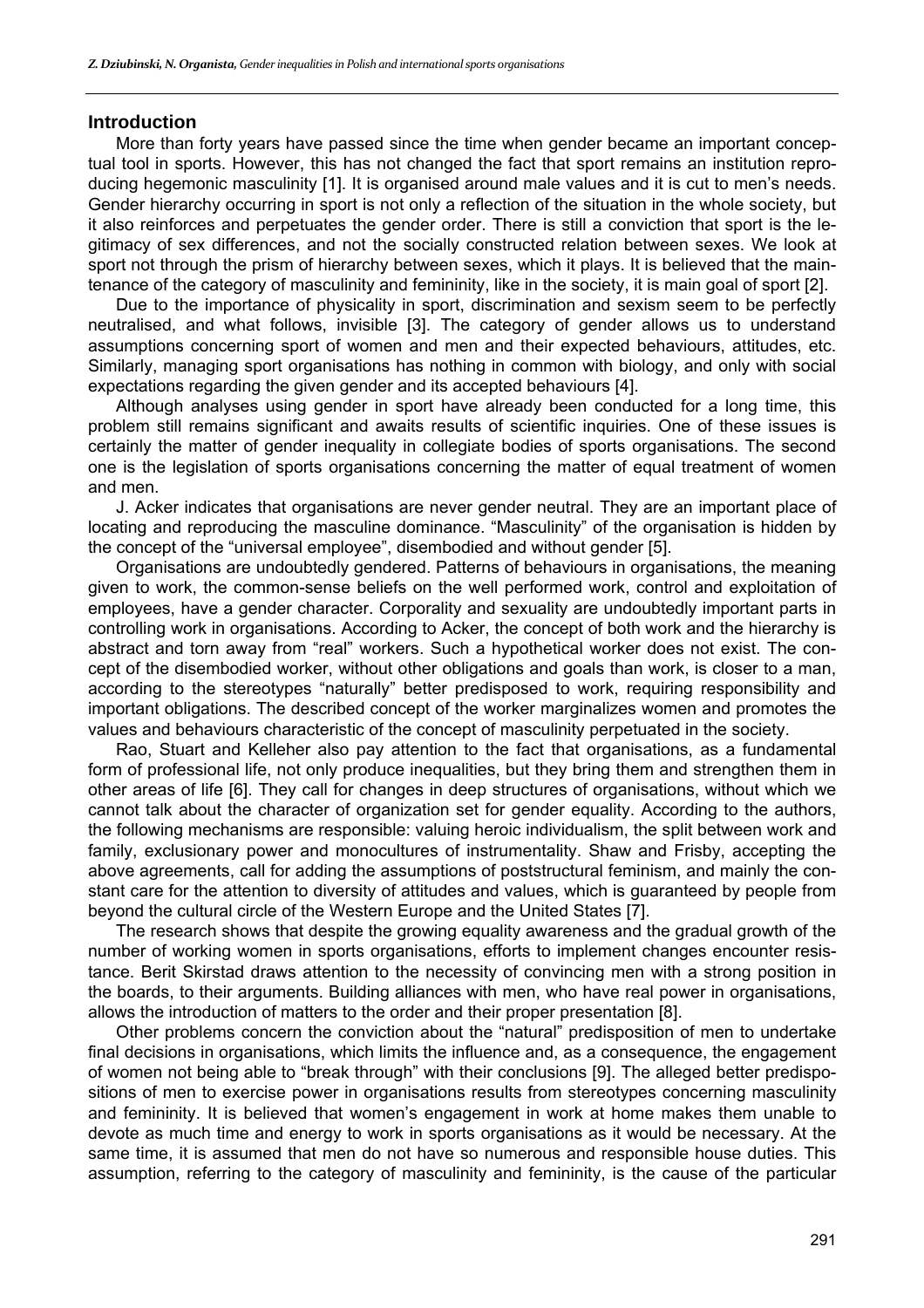appreciation of men's work and placing them on crucial positions, with the simultaneous treatment of women's work as less valuable and eliminating them in the process of placement of important positions [10].

Eric D. Anderson shows how the concept of masculine hegemony is reproduced in sports organisations. Hegemony groups of men separate from women and non-heterosexual men are created. This takes place regardless of conducting affirmative actions, the meaning of feminism, their influence on the public sphere [3].

G. Pfister and S. Radke, examining the causes of women resigning from work in sports organisations in Germany, paid attention to the fact that not only stereotypes or official regulations are the cause of diverse career paths of women and men, but also the shaped image of the "ideal leader", for a long time engaged in work and with the competitor's career behind him [11, 12]. Such causes also included the men's unwillingness to share power with women and the men's fear of losing prestige. For this the so-called male alliances excluding women ("old boys' network") and pro-male attitudes of employees during conflict situations were used.

### **Material and methods**

Gender inequalities occur as a matter of fact in every area of the social life. They also occur in diverse formal organisations, in which discrimination of women and reproduction of beliefs harmful to women take place. An interesting matter is to investigate if these gender inequalities also take place in sports organisations.

The analysis will be conducted from the position of liberal feminism, which, in theory and social practice, is set towards equalising the opportunities of women and men, fair redistribution and elimination of gender inequalities in different areas of social life.

The first purpose of research is to analyze whether there are gender inequalities in the collegial bodies of Polish and international sports organizations. The second one is to analyze whether there is a strategy of reducing potential inequalities and if the existing commissions of women in sport notice the problem of inequality. Moreover, the recognition of language which is used in official documents in terms of its neutrality and the ban on discrimination due to gender were analysed.

Methods characteristic of sociology, specifically methods of researching official documents were used in the research. On the one hand, the empirical data generated by others were used, which are in official documents, reports and statistics of sports organisations. On the other hand, data obtained as a result of the content analysis of official documents (statutes, disciplinary codes, codes of ethics) of sports organisations were analysed. The content analysis was based on the assumption about the language performativity and about the fact that the language is not a neutral and transparent means of communication [13].

This paper assumes a critical approach to knowledge, concepts of the cultural and historical changeability and the assumption of social constructivism, concerning the fact that knowledge is socially constructed. This type of analysis requires great sensitivity in reference to the language of the researched text, paying attention not only to what and how it is described in documents, but also what is missing (division into manifest and latent contents). Such an approach allows us to determine the attitude of the authors of documents to the matter of gender equality.

The sample includes six Polish and six international sports organisations. These are the associations of football and basketball, boxing and ice-hockey and gymnastics and athletics. The purposive sampling considers the collision disciplines, contact and non-contact ones, as well as individual and team disciplines. This choice was dictated by the need of taking into consideration sports disciplines considered as masculine or feminine, which may cause a different look and care for matters connected with the balance of gender in sport and the functioning of sports organisations. Data were collected between September and December of 2012 based on the websites of sports organisations.<sup>\*</sup>

 $\overline{a}$ 

<sup>∗</sup> www.iaaf.org, www.aiba.com, www.fiba.com, www.fig-gymnasics.com, www.iihf.com, www.pzpn.pl www.pzkosz.pl, www.pzla.pl, www.pzb.com.pl, www.pzg.pl, www.pzhl.org.pl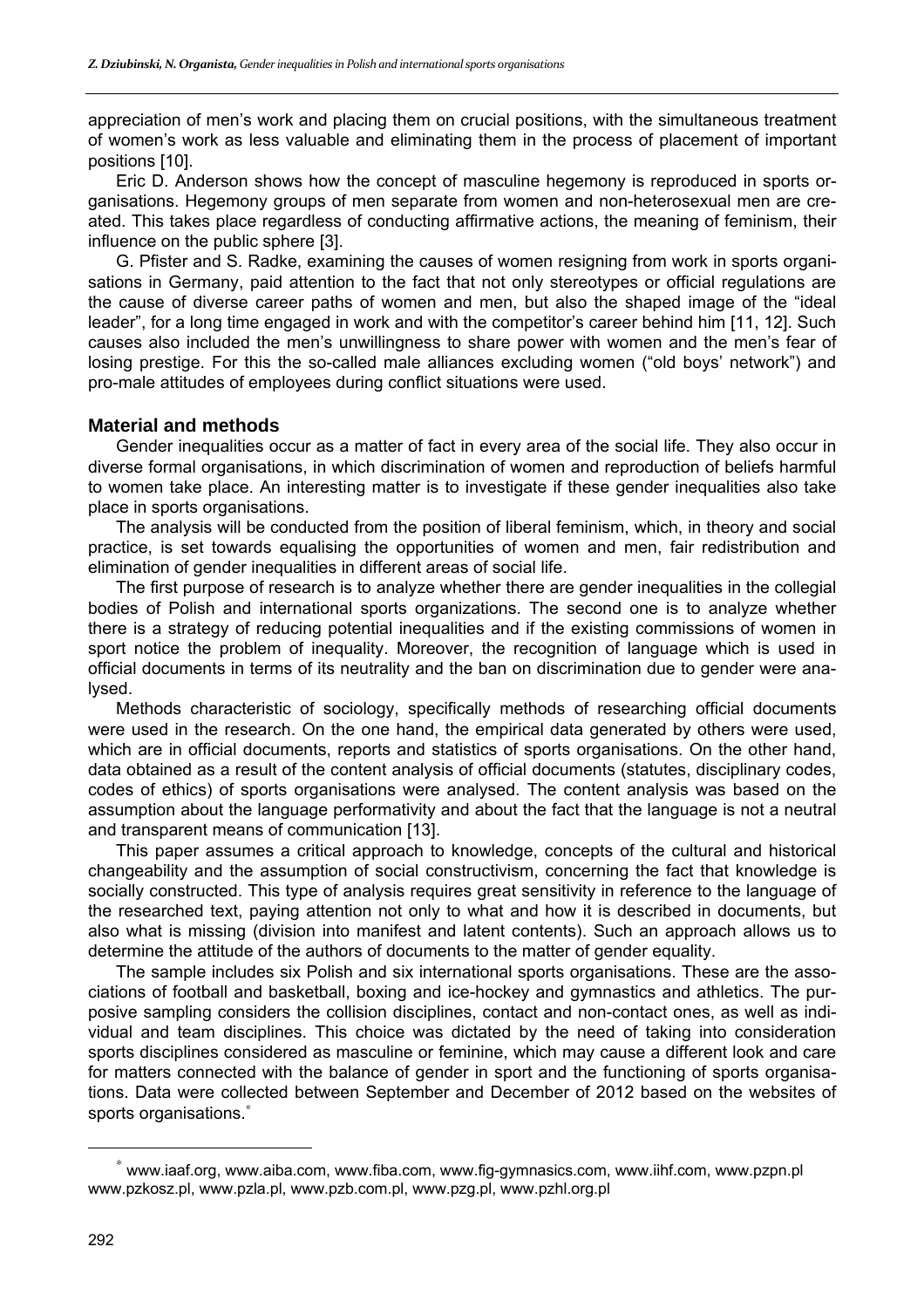## **Results**

#### **Gender inequalities in collegial bodies of the selected sports organisations**

Results indicated that more women worked in international than in Polish sports organisations (Table 1). In Polish organisations the greatest number of women worked in the organisations representing a discipline considered to be feminine – the Polish Gymnastics Association (56%). The second organisation in this respect was the Polish Association of Ice-Hockey (9%). In the remaining organisations women had less than 10% of places on boards, commissions, committees or other departments having influence on the organisation's functioning.

In the international sports organisations there is also a visible difference between the percentage of the working women representing disciplines considered as feminine and those considered as masculine, although it is not too big. The greatest number of women works in FIG – 37%. In IAAF, AIBA, FIBA women exceeded the threshold of 10%.

| Name of the organisation                                            | Women on boards'<br>presidium, boards<br>and committees<br>(in %) | Women on boards'<br>presidium (in %) | Women on boards<br>(in %) | Women on women's<br>committees (in %) |
|---------------------------------------------------------------------|-------------------------------------------------------------------|--------------------------------------|---------------------------|---------------------------------------|
| 1                                                                   | $\overline{2}$                                                    | 3                                    | 4                         | 5                                     |
| FIFA Federation Internationale de<br>Football Association           | 6                                                                 | 0                                    | 6                         | 80                                    |
| FIBA Federation de Internationale de<br>basket-ball                 | 14                                                                | 0                                    | 28                        | 27                                    |
| <b>IAAF</b> International Association of Athlet-<br>ics Federations | 22                                                                | 0                                    | 23                        | 86                                    |
| AIBA Association Internationale de<br><b>Boxe Amateur</b>           | 12                                                                | 0                                    | 0                         | 87                                    |
| FIG Federation Internatinale de Gim-<br>nastique                    | 37                                                                | 23                                   | 33                        |                                       |
| <b>IIHF</b> International Ice Hockey Federation                     | 8                                                                 | 0                                    | 20                        | 50                                    |
| <b>PZPN</b> Polish Football Association                             | 5                                                                 | 0                                    | 0                         | 23                                    |
| PZKosz Polish Basketball Association                                | 0                                                                 | 0                                    | 0                         | no committee                          |
| <b>PZLA Polish Track &amp; Field Association</b>                    | 2                                                                 | 0                                    | 0                         | no committee                          |
| PZB Polish Boxing Association                                       | 0                                                                 | 0                                    | 0                         | no committee                          |
| PZG Polish Gymnastics Association                                   | 56                                                                | 40                                   | no data                   |                                       |
| <b>PZHL</b> Polish Ice Hockey Association                           | 9                                                                 | 13                                   | no data                   | 40                                    |

Tab. 1. Women in collegial bodies of the selected sports organisations (in %)

In Polish sports organisations in presidiums of the boards and boards less women work than in their international equivalents. In international organisations only on the board of the boxing association there are no women. In Polish organisations women are only in PZG and PZHL. Taking into account that the boards are the most important collegial bodies running the organisation's activity, determining the policy and priorities, the lack of women or their small number may indicate the small influence of women on the functioning of the organisation. They are not able to propose topics characteristic of women's sport, to care for the equality politics and to prevent discrimination or sexism.

It is also essential whether women sport committees were established in the organisation. The establishment of such committees may prove the gender issues and the awareness of the fact that women's point of view does not have to coincide with the men's one. Thus they need male or female activists who will support the development of women sport and care for the women-friendly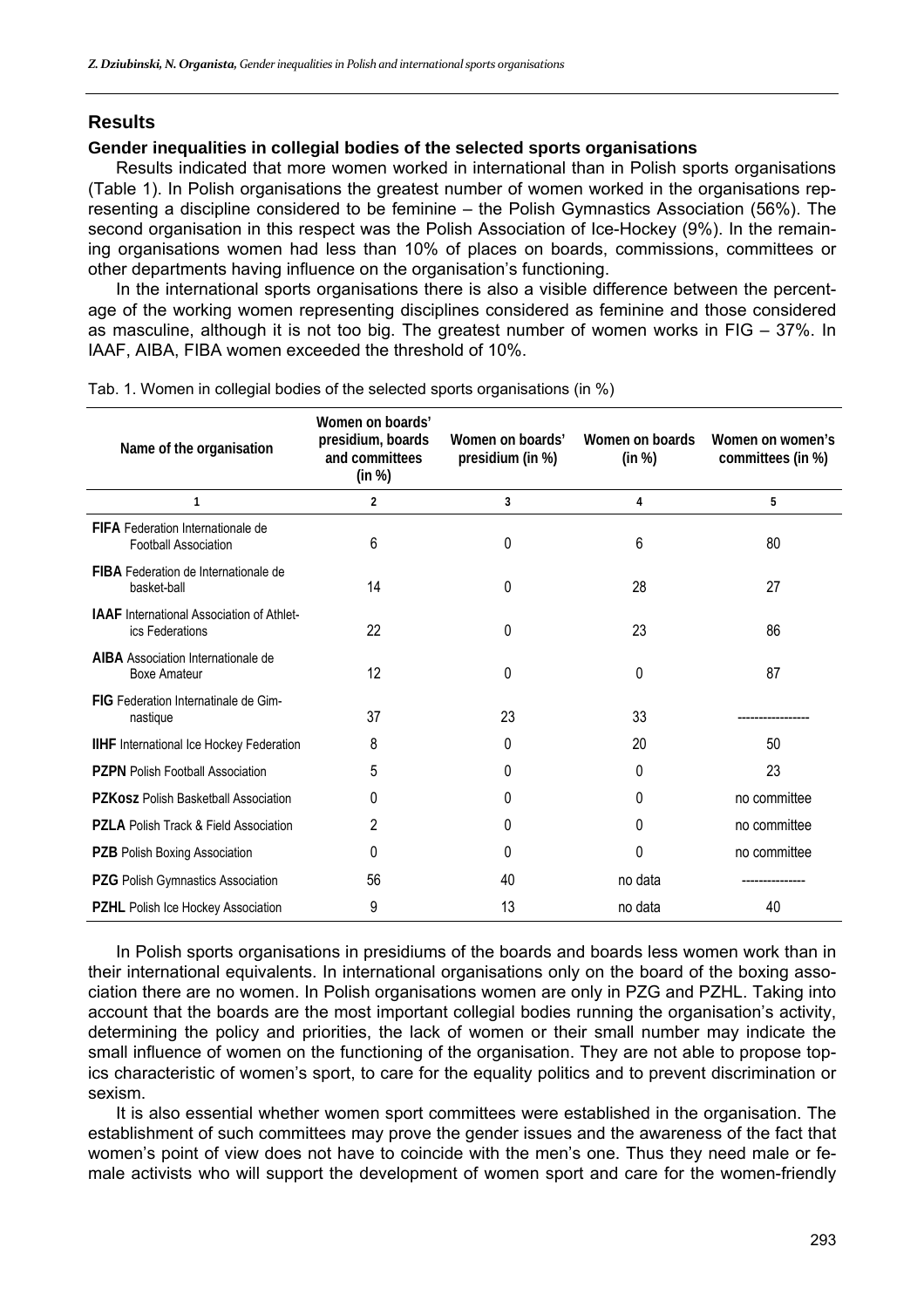atmosphere in sport. Because sport remains a very masculine institution of social life, performing the hegemonic masculinity, introducing men into the feeling of power and dominance [14, 15] and marginalizing women, it stabilizes the traditional, hierarchic gender order.

In the society, there is still a conflict between the traditional terms of femininity and sport. Women doing sport often meet with harmful stereotypes and trivialization of own achievements [16, 17, 18]. Therefore, it is very important that the organisation has teams responsible for the improvement of the women's situation in sport. All international organisations have committees of women's sport. FIG and PZG are not described, because they have separate committees for women's gymnastics. In other international organisations, committees of women's sport are characterised by a great number of women working there (even in comparison with the percentage of women on the boards and presidiums of the boards).

In Polish sports associations the committees of women's sport are only present in PZPN and PZHL. This may indicate a small gender awareness and the inability to notice the problems with which the women struggle in sport. In comparison with international organisations, a much smaller percentage of women sits on committees of women's sport, which may cause difficulties with forcing the "friendly" solutions for women, considered as unimportant. A part of the issues connected with the improvement of the functioning of women in sport may be easier to understand for women, who experience the objectification, sexist language or sexual harassment. Although not only women are the victims of such practices, they tend to experience them more often.

#### **Gender inequalities in the legislation of the selected sports organisations**

The content analysis of the official documents placed on websites of sports organisations allows stating significant differences in the international rules and regulations (constitution, statutes, code of ethics, disciplinary codes) and Polish organisations (statutes, disciplinary regulations, sport ones). In all international documents of sports organisations one may find both sentences about the prohibition of any discrimination and about the neutrality of the organisation.

3. Discrimination of any kind against a country, private person or group of people on account of ethnic origin, gender, language, religion, politics or any other reason is strictly prohibited and punishable by suspension or expulsion.

#### (Statute, FIFA 2012, General provision)

3. To encourage participation in Athletics at all levels throughout the world regardless of age, gender or race. (IAAF Constitution, Article 3.)

4. To strive to ensure that no gender, race, religious, political or other kind of unfair discrimination exists, continues to exist, or is allowed to develop in Athletics in any form, and that all may participate in Athletics regardless of their gender, race, religious or political views or any other irrelevant factor.

#### (IAAF Constitution, Article 3.)

1.3. FIBA maintains absolute political and religious neutrality and does not tolerate any form of discrimination.

#### (FIBA Constitution, Article 1.)

d. Formulate or adopt and implement appropriate policies in relation to discrimination, sexual harassment, equal opportunity, equity, drugs and doping, health, safety, infectious diseases, and such other matters as arise from time to time as issues to be addressed in basketball;

(FIBA Constitution, Article 4, Mission and Role)

Such records occur both in statutes and constitutions of the organisations as well as in codes of ethics or disciplinary regulations. This proves the understanding of the matter and sensitivity to the gender issues. In the Polish sport organisations, only in the PZPN statute there is a relevant provision about the ban on discrimination. Neutrality was also declared.

§ 1. PZPN is the sports association, neutral in terms of politics, religion, ethics and race.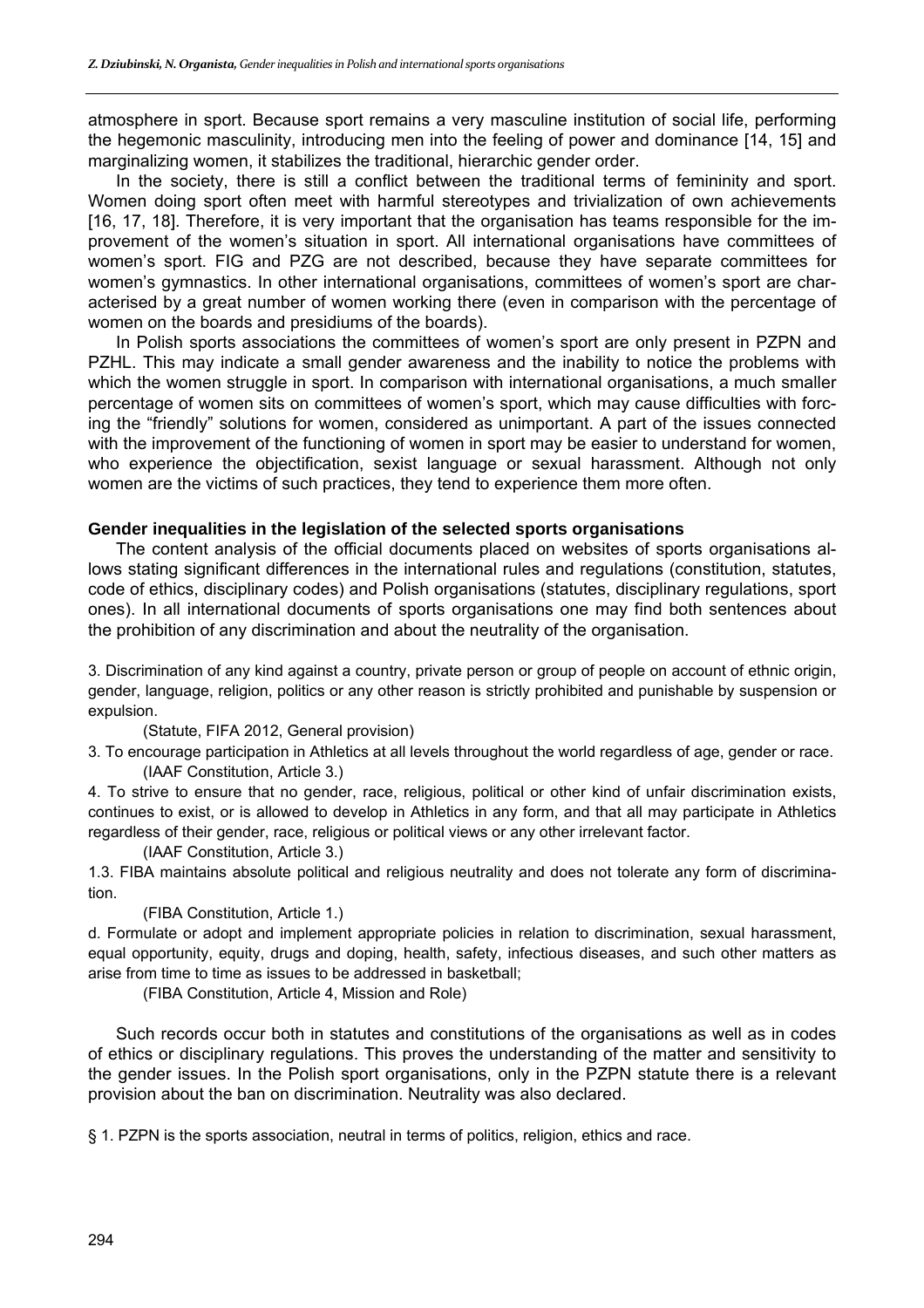§ 2. Any discrimination of the country, unit or group of people in relation to the organisation or football due to ethics, gender, language, religion, political beliefs or any other reason is clearly forbidden under threat of disciplinary sanctions, including the suspension of exclusion from the Association.

(PZPN Statute, Article 7, Neutrality and lack of discrimination)

In no other statute can we find references to the ban on discrimination not only due to gender, but also any other inherited or acquired feature.

It is also crucial to show that organisations do not accept any forms of sexual harassment (in coach-player relations, but also within the very sports organisations). Harassment often causes somatic, mental and social ailments in people who became victims of such practices. These are often the cause of leaving work and abandoning sports careers. Due to personal and prestige reasons, a great number of harassment cases is not reported, which causes the feeling of helplessness and weakness in people who are the victims. [19]. Therefore, it is important to get a clear signal of opposition towards such offence from the organisation.

3. Nonviolence, including abstaining from any kind of pressure and harassment, whether physical, mental, professional or sexual.

(Code of ethics, Article 2, AIBA)

- 3. All form of harassment, be the physical, mental, professional or sexual are strictly prohibited. (Code of ethics, Point B: Dignity, IAAF)
- 4. Physical, moral, professional or sexual harassment is prohibited.

(Code of ethics, Point A: Respect and human dignity, FIG)

2. Harassment is forbidden. Harassment is defined as systematic, hostile and repeated acts for a considerable duration, intended to isolate or ostracise a person and affect the dignity of the person.

A significant difference between Polish and international organisations can also be seen in the pressure which they put on the description of the values motivating their activity. Codes of ethics of all the studied international organisations draw attention to the mutual relations between the players, coaches and activists. The initial part of codes is always the explanation of the reasons for placing the specified values. Solidarity and equality is stressed several times in them.

On the websites of Polish sports associations there are no codes of ethics. There are disciplinary regulations and sports regulations, which regulate the matters of transfers and licenses. Even the regulations of rivalry (PZKosz) do not regulate the issue of the behaviours of players and coaches, and only the issues of club membership. In no regulations violations connected with gender are specified: sexual harassment, sexism, discrimination due to gender. Disciplinary punishments concern: "supposed breaches of the common law or rules of the sports rivalry" (Regulations of rivalry, Paragraph 99, PZKosz).

Disciplinary regulations of PZPN mention only "threats or violence", as the behaviours subject to punishments (Article 72, Chapter III, Non-sport behaviours), and the disciplinary regulations of PZB constitutes: "Disciplinary responsibility in boxing is taken for the breach of provisions of the Statute of the Polish Boxing Association, regulations and other rules applicable in this sport, including the rules of International Boxing Association (AlBA), European Boxing Confederation (EUBC), European Boxing Union (EBU) and other federations of professional boxing, where PZB is the member, and also resolutions, orders and decisions issued by the entitled bodies of PZB" (Paragraph 2., Chapter II, General Provisions). Describing certain violations in more detail (doping, violation of body inviolability, bribery), there is no mention of the characteristic violations connected with gender.

Another important matter refers to the language which was used to write documents of sports organisations. Accepting the assumption about the performativity of language and about the fact that it is not transparent and neutral, the attention was paid to whether the feminine gender was included in texts or whether the gender neutrality was applied. Such neutrality is only feigned, because such an expression as "sportsmen" in a clear way refers to the specified gender. This gives an impression that documents concern only men and were written while thinking only about them.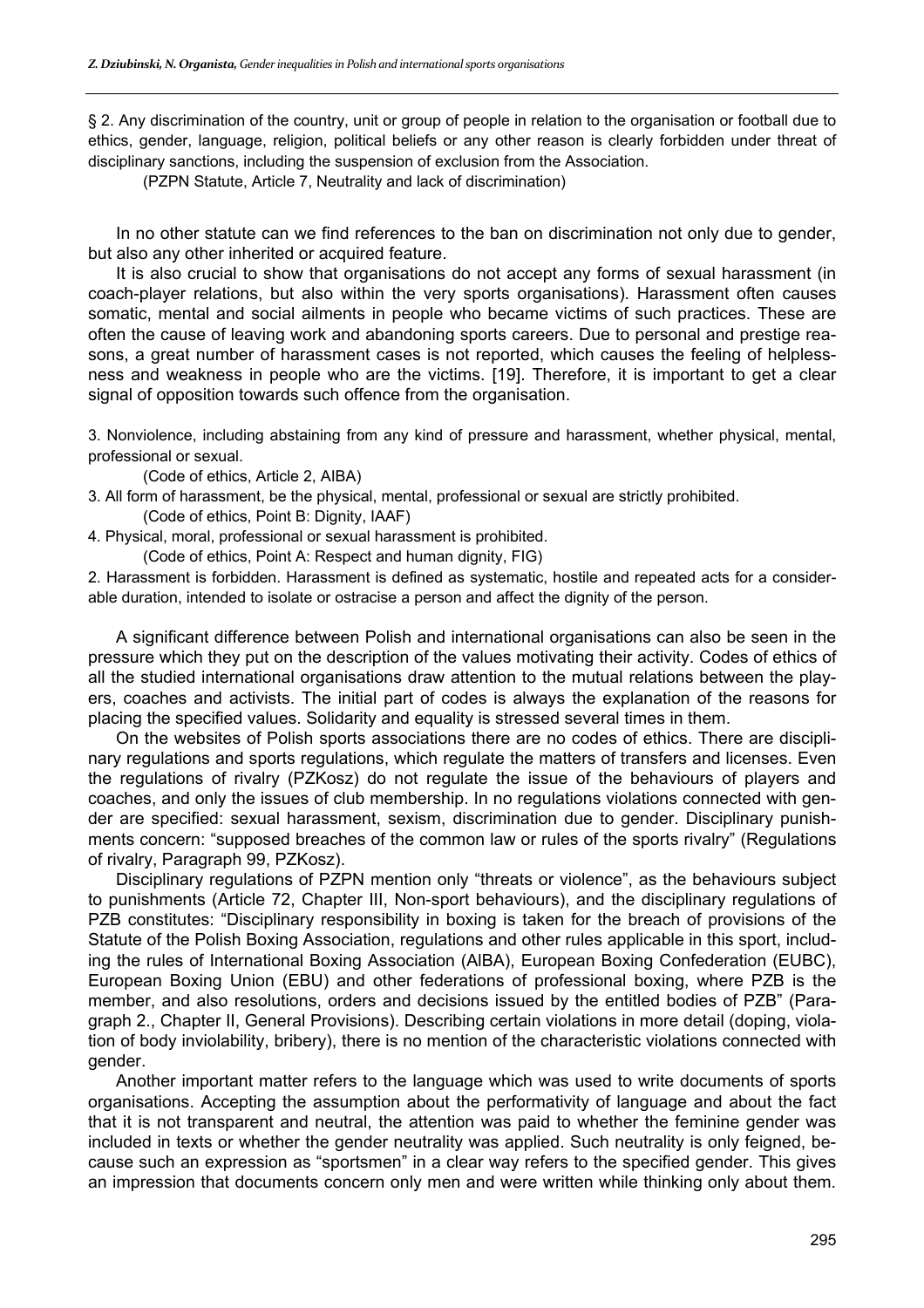Similarly, using the expressions like "chairmen" instead of "chairperson" may suggest that these functions are reserved only for men. Using only the masculine gender in official documents of organizations may marginalize women, maintaining the stereotype that sport is the manly bastion and men are its main heroes. Writing texts only in the masculine gender makes the masculinity be perceived as universal and superior.

All the studied international sports organisations include a clause that the written language of documents refers to both genders.

Note 1: All references to the masculine gender shall also include references to the feminine and all references to the singular shall also include references to the plural.

(IAAF Constitution, Article 2, Definitions)

NB: Terms referring to natural persons are applicable to both genders. Any term in the singular applies to the plural and vice-versa.

(FIFA, Constitution, General Provisions, Definitions)

These regulations apply equally to both genders, and all references in this text to male players (he, his, and him) shall be considered to apply also to female players and shall be read accordingly.

(FIVB Internal Regulations, Chapter I, Introductory Principles, Definitions)

c) Words referring to the masculine gender shall also include the female gender

d) Words referring to persons shall include corporate bodies

(FIG, Statutes, Interpretation)

In documents of Polish organisations there are no statements proving the understanding of the problem connected with the language sexism. Documents are written in the masculine gender and make an impression as if they referred only to men. For example, chapter IV of the Regulations of the PZB health care is devoted only to women but written in a masculine gender. The only exception is the Regulations of the methodical-educational committee for women's gymnastics, which includes feminine endings of names. This is the only document which marks that it refers to women's sport. The PZG statute is in the masculine gender and does not include any clause concerning the equality in the written language.

The next studied issue concerns the provisions regarding the presence of women in the most important collegial bodies. If in the bodies determining the strategy of development or the division of money there are no women, then it is probable that their interests will not be properly represented. The problems of women in sport differ from problems of men, their positions and establishment in sport are not identical. So it is crucial to take care of proper representation of women on the boards, presidiums of the boards and committees. The issue of special provisions providing the women with places in organisations is very controversial.

There are positions showing that the actions aiming at the elimination of discrimination of women on the labour market do not bring the desired effect and at the same time favour the creation of stereotypes concerning the lesser resourcefulness of women. There are also positions showing that we cannot create a balanced labour market without special actions for the employment of women on crucial positions.

In 1984 the Council of Europe accepted the assumption about the promotion of affirmative action for women. Since that time there have been attempts to change the position of women, also by the introduction of quotas [20]. In sport, the traditional bastion of masculinity, such changes are difficult to conduct, which is proven for instance by the work of Skirstad on the pace of changes of the gender politics in sports organisations of Norway, the country known for a very positive relation to women in sport [8].

Four out of six international sport organisations included in their documents records about assurance of places for women in important collegial bodies.

1. The Executive Committee consists of 25 members: 1 President, elected by the Congress, 8 vicepresidents, 1 Representative of Women's Football, elected by the Congress, and 15 members, appointed by the Confederations and Associations.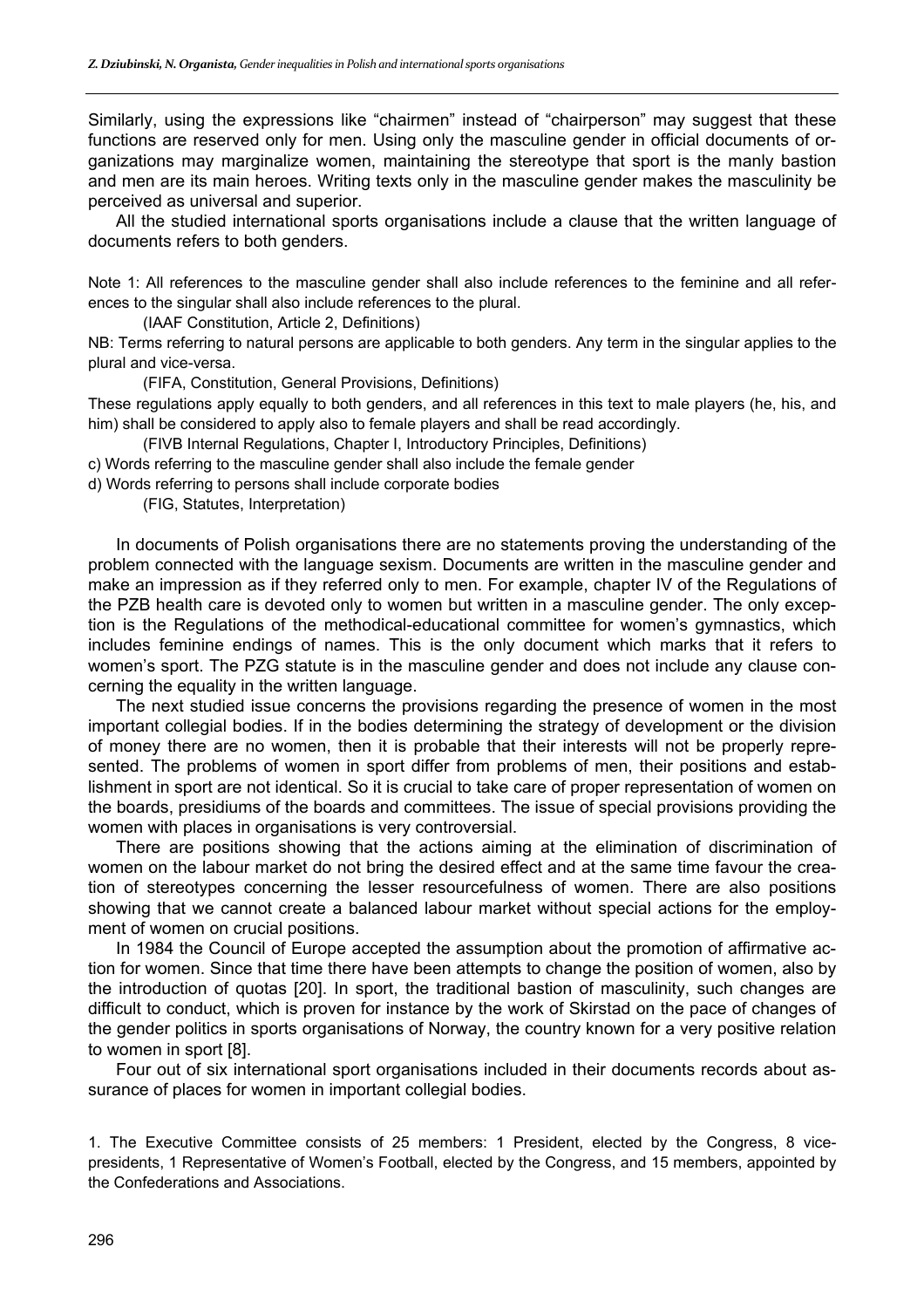3. The Representative of Women's Football shall be elected by the Congress. The Representative of Women's Football shall be a woman. The mandate shall be for a period of four years, beginning after the end of the Congress at which the Representative of Women's Football was elected.

 (FIFA Statut, V Organisation, Article 30, Composition, election of the President and the Representative of Women's Football, vice-presidents and members)

(d) Individual Members of Council

Congress shall first elect the number of female members which is needed to guarantee a minimum of six female members in the Council in accordance with Article 6.4. In order to be registered as voting, each Member shall vote for this number of female candidates, no more and no less.

Congress shall proceed to elect female members in all Committees, with the exception of the Women's Committee for which the male members shall be elected. Following the election of the Chairperson and the gender-appropriate members for each Committee, Congress shall proceed to elect the remaining individual members. There shall be a minimum of three female members in the Technical Committee and a minimum of two female members in all other Committees (with the exception of the Women's Committee). There shall be a minimum of two male members in the Women's Committee. If in the election of the Chairperson which precedes the vote for members, a female is elected, the minimum number of female individual members for which Members must vote will be reduced to two in the Technical Committee and one in all other Committees (with the exception of the Women's Committee). If in the election of the Chairperson of the Women's Committee a male is elected, the minimum number of male individual members for which Members must vote will be reduced to one.

(IAAF Constitution, Proceedings of Congress, Article 25 Elections)

15.1.5. Both genders must be represented on the Central Board and each Zone must designate at least one (1) person of each gender. Non-compliance with this provision will result in one (1) position remaining vacant.

(FIBA, Statute, Article 15, the Central Board and the Tresasurer)

The Council shall consist of 13 voting members of which two must be female members incorporating: the President; three Vice-Presidents; nine other members; and he General Secretary (non-voting member).

(IIHF, Statute, Article 41. Council composition, III. Bodies of the IIHF)

After the election of President and Vice Presidents, if no female has been elected to those respective position(s), then the next ballot will elect only female candidates to meet the required minimum of two female candidates. Any female candidates not so elected are entitled to participate in the next ballot.

(IIHF, Statute, Article 44, Elections, III. Bodies of IIFH)

Although none of the quoted provisions guarantee equality in the access to the most important positions in organisations, we can interpret them as the expression of understanding that the number of women working in the organisation is important from the point of view of the efficiency of the organisation's action.

Polish sports organisations do not have appropriate provisions. Only PZPN refers to the issue of the presence of people connected with women's football in the most important collegial bodies of the organisation, granting the committee of women's football two seats for the General Assembly (118 people) and allowing the selection of one candidate to the boards and the audit committee (Article 21 and 22, PZPN Statute).

No committee of women's sport, no rules and regulations about the ban on discrimination and the ban on language sexism indicates the lack of interest in gender equality in sport. Increasing the number of women working in organisations could increase the sensitivity to gender issues, bring a different look and show the female perspective.

In international organisations we can see a greater awareness of discrimination of women in sport. On the websites of international sports organisations women were given more space for description of the history of women sport (IIHF), programs of the development of women sport (FIFA), health values of sport for women (AIBA, FIFA) and the missions and strategies of development, taking into consideration the development of women's sport (FIBA, FIFA, AIBA). Functioning of a women's sport committee is on the one hand a sign of understanding of gender issues, and on the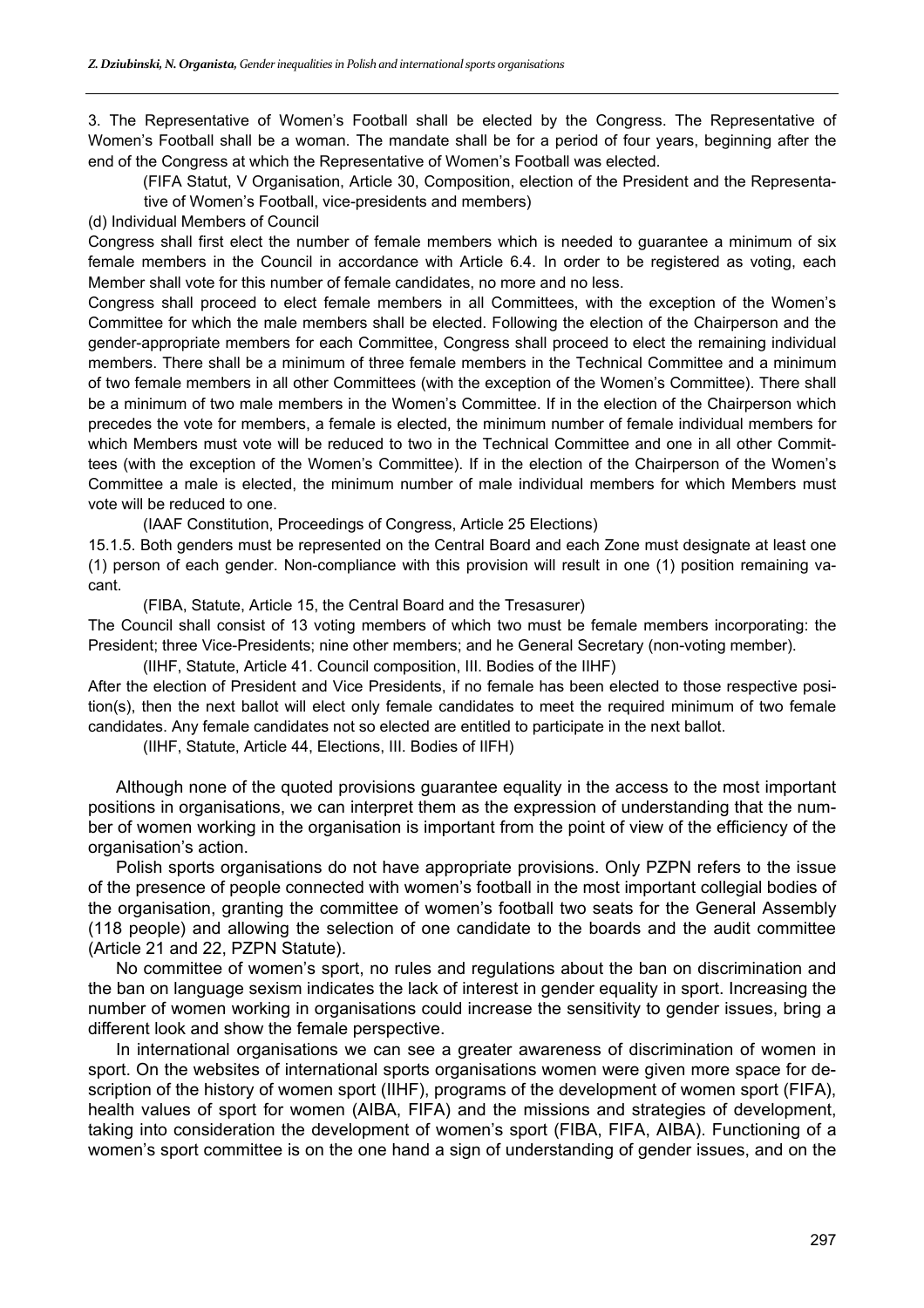other hand it is a place where all characteristic problems of women may be discussed and may meet friendly acceptance.

Provisions about the ban on discrimination, sexual harassment and language sexism constitute the base of further actions and are the expression of understanding the problem as well as the point of departure for taking actions which aim at eliminating gender inequalities in all areas of sport.

| Name of the or-<br>ganisation | Ban on discrimination<br>due to gender | Ban on sexual<br>harassment | Language used<br>in documents refers to<br>the masculine and<br>feminine gender | Reservation of places<br>in collegial bodies of<br>the organisation for<br>women |
|-------------------------------|----------------------------------------|-----------------------------|---------------------------------------------------------------------------------|----------------------------------------------------------------------------------|
| <b>FIFA</b>                   | yes                                    | yes                         | yes                                                                             | yes                                                                              |
| <b>FIBA</b>                   | yes                                    | yes                         | yes                                                                             | yes                                                                              |
| <b>IAAF</b>                   | yes                                    | yes                         | yes                                                                             | yes                                                                              |
| <b>AIBA</b>                   | yes                                    | yes                         | yes                                                                             | -                                                                                |
| <b>FIG</b>                    | yes                                    | yes                         | yes                                                                             |                                                                                  |
| <b>IIHF</b>                   | yes                                    |                             | yes                                                                             | yes                                                                              |
| <b>PZPN</b>                   | yes                                    |                             |                                                                                 |                                                                                  |
| PZKosz                        |                                        |                             |                                                                                 |                                                                                  |
| <b>PZLA</b>                   |                                        |                             |                                                                                 |                                                                                  |
| PZB                           |                                        |                             |                                                                                 |                                                                                  |
| <b>PZG</b>                    |                                        |                             |                                                                                 |                                                                                  |
| <b>PZHL</b>                   |                                        |                             |                                                                                 |                                                                                  |

|  | Tab. 2. Gender characteristics of the legislation of the selected sports organisations |  |  |  |
|--|----------------------------------------------------------------------------------------|--|--|--|
|  |                                                                                        |  |  |  |

# **Conclusions**

In Polish sports associations there are fewer women than in international associations. Women also take less important positions. The analysis of documents may indicate that in Polish sports organisations there is no awareness of discrimination against women in sport and of the necessity of changes in this area. Avoiding the situation of women in sport is also the choice of the specified gender politics.

# **References**

- 1. Connell RW. Gender&Power. Cambridge: Polity Press; 1987.
- 2. Messner M, Dworkin S. Just do what? Sport, bodies, gender. In: Scraton S, Flintoff A, eds. *Gender and Sport. A reader*. London, New York: Routledge; 2002, 17-30.
- 3. Anderson ED. The maintenance of masculinity among syeseholders of sport. *Sport Management Review*. 2009;12:3-14.
- 4. Fullgar S, Toohey K. Introduction to gender and sport management special issue: challenges and changes. *Sport Management Review*. 2009;12:199-201.
- 5. Acker J. Hierarchies, job, bodies. A theory of gendered organizations. Gender Soc. 1990);4(2):139-158.
- 6. Rao A, Stuart R, Kelleher D. Gender at work. Organizational change for equality. Bloomfield: Kumarian Press; 1999.
- 7. Shaw S, Frisby W. Can gender be more equitable?: Promoting an alternative frame for sport management research, education and practice. *J Sport Manage*. 2006;20:483-509.
- 8. Skirstad B. Gender policy and organizational change: A contextual approach. *Sport Management Review*. 2009;12:202-216.
- 9. Sibson R. "I was banging my head against a brick wall": Exclusionary power and the gendering of sport organizations, *J Sport Manage*. 2010;24:379-399.